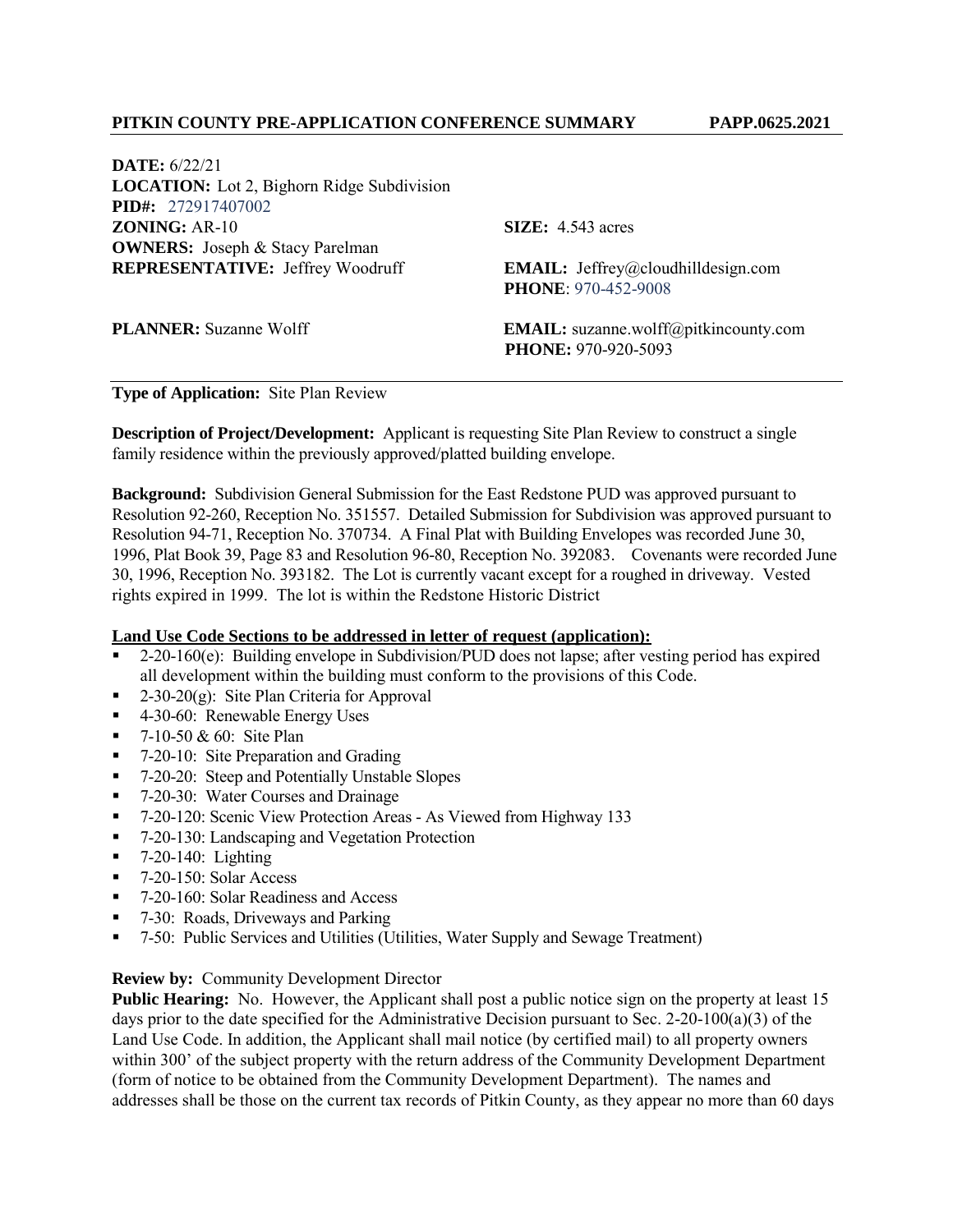prior to the date of the public hearing. A property owner receiving the public notice shall have 2 weeks from the date the notice was postmarked to submit comments or objections to the Community Development Department.

**Staff will refer to:** Zoning, Planning Engineer, Attorney, Redstone Water & Sanitation District, Carbondale Fire, Historic Preservation Officer, Crystal River Caucus

**FEES: \$2,303** (make check payable to "Pitkin County Treasurer")

- **\$1,625** Planning Office flat fee (non-refundable; based on 5 hours of staff time. If staff review time exceeds 6 hours, the Applicant will be charged for additional time above 5 hours at a rate of \$325/hour)
- **\$624** Planning Engineer
- **\$54** Public Notice Fee

### **To submit the application, provide 1 paper copy of each of the documents listed below to the Community Development Department office, and submit a digital application through [https://sagesgov.com/pitkincounty-co:](https://sagesgov.com/pitkincounty-co)**

- 1. Summary letter explaining the request, providing background on prior approvals, easements and permits, and addressing compliance with the Code sections listed above, prior conditions of approval and covenants.
- 2. 24" by 36" and 11" x 17" Site Plan as designated in Section 2.1.12 of the Pitkin County Land Use Application Manual;
- 3. Scenic View Protection Exhibits as designated in Section 2.1.12 of the Application Manual
- 4. Engineering report(s) addressing road and driveway improvements, water supply, drainage, wastewater disposal and other utilities and public services, including Fire Department access to hydrant (as applicable).
- 5. Plans demonstrating compliance with Sec. 7-20-150: Solar Access, and Sec. 7-20-160: Solar Readiness and Access (as applicable)
- 6. Disclosure and proof of ownership of the property, consisting of a current certificate from a title insurance company or attorney licensed to practice law in the State of Colorado, listing the names of all owners of the property and all mortgagees, judgments, liens, easements, contracts and agreements affecting use and development of the parcel and proof of the owner's right to use the land for the purposes identified in the development application.
- 7. Street address (if any) and parcel description, including legal description, and 8-1/2"x 11" vicinity map locating the subject property within Pitkin County;
- 8. List of all property owners within 300'.
- 9. Total fee for review of the application;
- 10. Executed Pitkin County Community Development Agreement for Payment of Land Use Application Fees form (form attached);
- 11. Copy of this Pre-application Conference Summary form.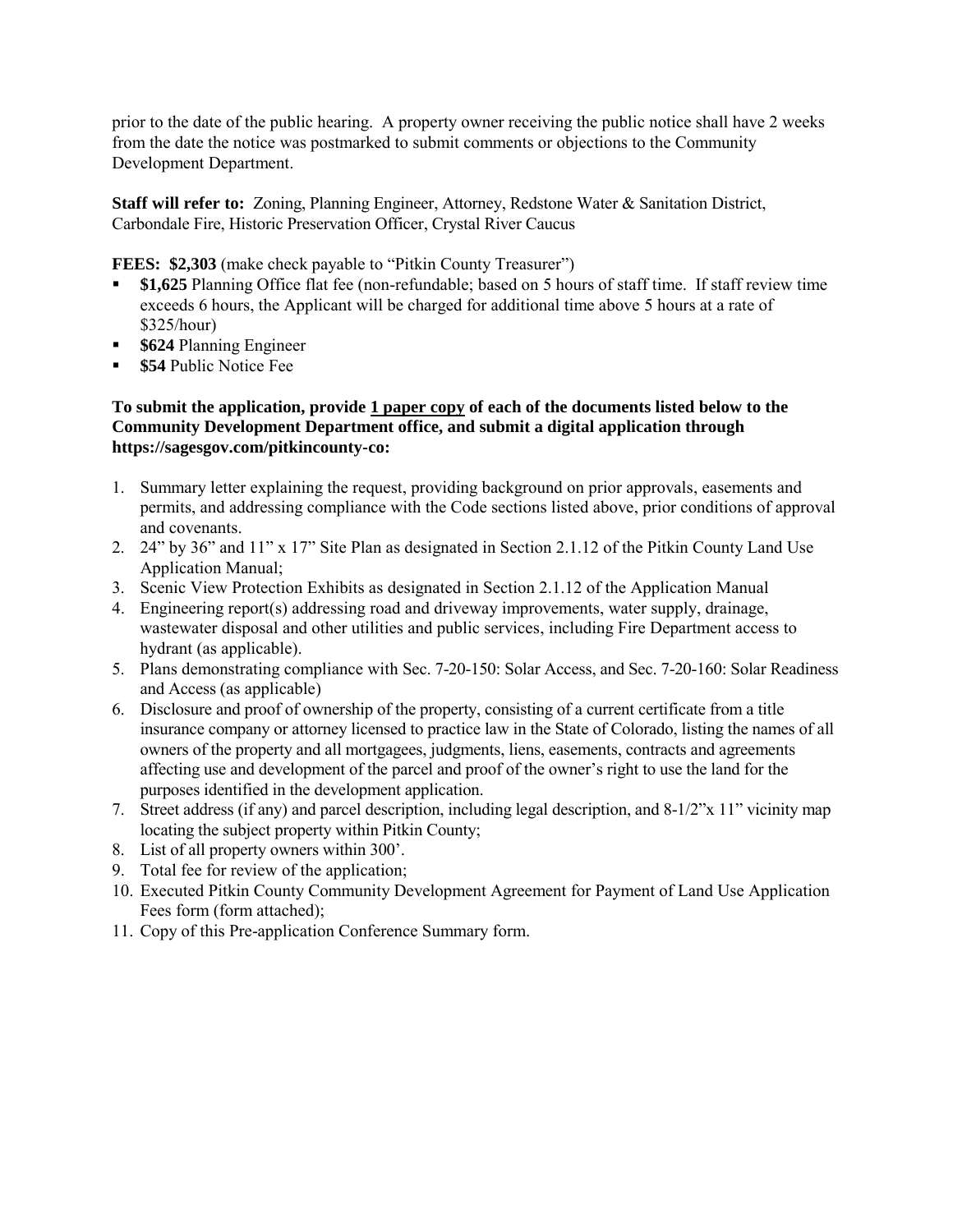# *NOTES:*

- *PLEASE SUBMIT ONE UNBOUND AND ONE-SIDED COPY OF YOUR COMPLETE APPLICATION. THE PARCEL ID SHOULD BE INCLUDED ON ALL DOCUMENTS INCLUDED IN YOUR APPLICATION.*
- *ALL MAPS SHALL BE FOLDED.*
- *This pre-application conference summary is advisory in nature and not binding on the County. The information provided in this summary is based on current zoning standards and staff's interpretations based upon representations of the applicant. Additional information may be required upon a complete review of the application.*
- *The Land Use Code is available on-line at http://pitkincounty.com/468/County-Code.*
- *The Land Use Application manual is available on-line at http://pitkincounty.com/196/Land-Use*
- *Applicant will be responsible for mailed and posted notice. Public Notice requirements are described in Section 2-20-100 of the Pitkin County Land Use Code. A signed, notarized copy of the affidavit confirming notice must be received from Applicant prior to approval*